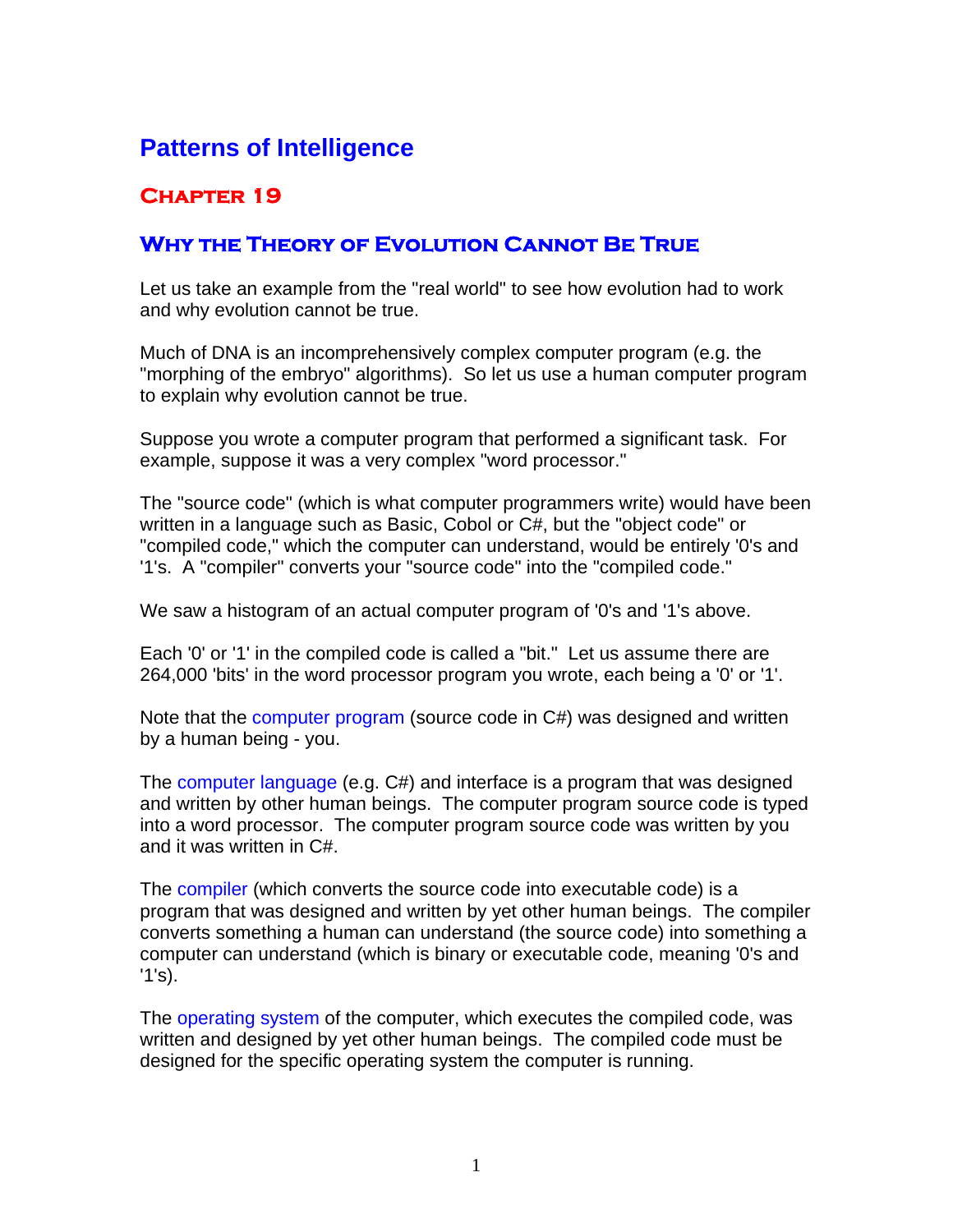For example, the compiled code written for a Windows® operating system will not run on a mainframe computer (which is one of the giant computers), because mainframes have totally different operating systems than PC computers.

The hardware microchips were designed and manufactured by yet other human beings who were most likely electrical engineers. The microchip is what actually executes the program.

Other manufacturing companies manufacture the "memory chips" where all of the work is performed in the computer. I have another son who works for Micron, which makes memory chips.

The output of the program may be displayed on a computer monitor. This process is also very complex and every step was designed and executed by human beings.

You can see how many layers of sophisticated "programs" are needed, and they must be coordinated with each other, just to execute a simple computer program!! Each layer or element was designed and executed by human intelligence.

Now suppose that your boss wanted the "word processor" that you wrote to be improved. Let's say he or she wanted 10 more "features" for the program because the new word processor written by your company's competition had a new edition that had these ten features.

Since you were too busy to make the changes, and since your boss believed in the theory of evolution, suppose you suggested to your boss that the new and improved program be written by a random number generator (a "random number generator" generates random numbers in the range which you give it).

Since you believe in the theory of evolution you know this process will work the first time without failure.

So here is the evolutionary process for writing computer programs that you design:

Rule #1) Use a random number generator to choose 25,000 randomly chosen locations on the existing "compiled code" (note that we are changing the "compiled code" that computers understand, not the "source code" that you wrote). The random number generator will choose 25,000 random numbers from 1 to the total size of the compiled code to designate 25,000 random locations on the compiled code. For example, bits #23,987 and #72,108, from your compiled code, might be among the randomly chosen locations.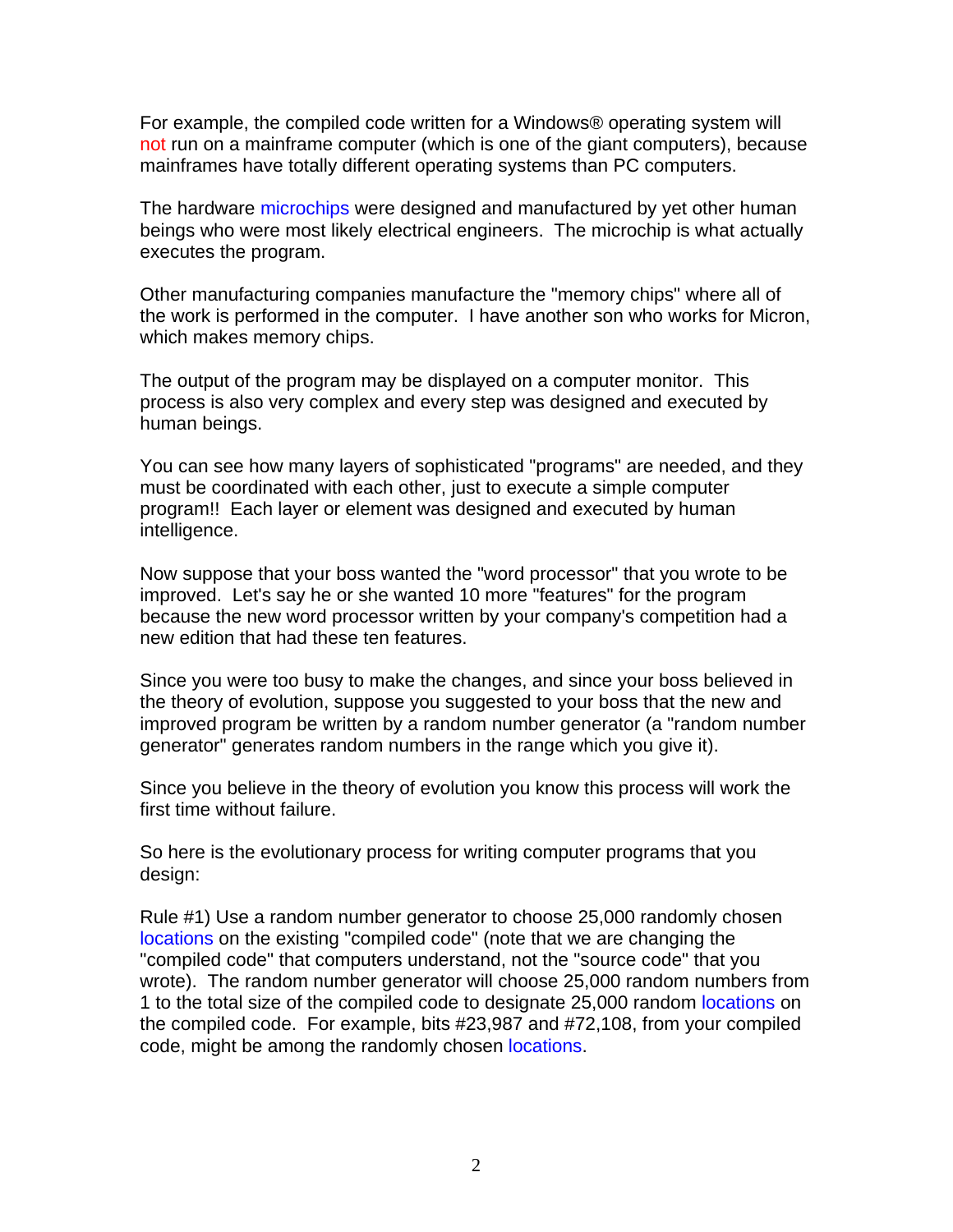Rule #2) For each of the 25,000 randomly chosen locations the random number generator would also decide how many additional 'bits', at that location (e.g. from 1 to 10) will be affected by the new changes.

For example, suppose location #23,987 was one of the randomly chosen locations on the compiled code. Suppose for that location the number 5 (which is between 1 and 10) was chosen to be the number of additional 'bits' which are chosen.

Thus, starting at location #23,987, the 'bit' at that location (plus the next consecutive 5 'bits') will be "chosen" for random modification (this is a total of 6 bits).

For each of the thousands of 'bits' that were "chosen" for modification (whether one of the original 25,000 randomly chosen locations or one of the additional bits at each of these locations), the random number generator would also decide whether:

a) The bit was deleted from the compiled code, or

b) A new bit would be inserted right after that 'bit' (and the 'bit' that was inserted, a '0' or '1', would be randomly chosen by the random number generator), or c) The existing bit was inverted (i.e. a '0' was changed into a '1' or vice versa),

For example, in slot #23,987 there might be a '0' in the original program. Suppose the random number generator selected "inverted" for this slot. The program will replace the '0' with a '1'.

The program will then physically make the changes to the compiled code and save the new word processor program, including each of the bits at the 25,000 different locations plus the additional bits.

After doing this, our "new" word processor now has had many thousands of totally random "mutations" or "changes" to the compiled code of your original compiled program.

Here is the key question: will the "new" compiled code be a vast improvement over the "old" compiled code and will it have the ten desired changes your boss wanted?

Well, if both you and your boss believed in the theory of evolution, both of you would agree the new program would have the ten new features and would work even better than the old version.

But the real answer, which would be obvious to any computer programmer, is 'no'. There is not a snowballs chance on the surface of the sun that the "new"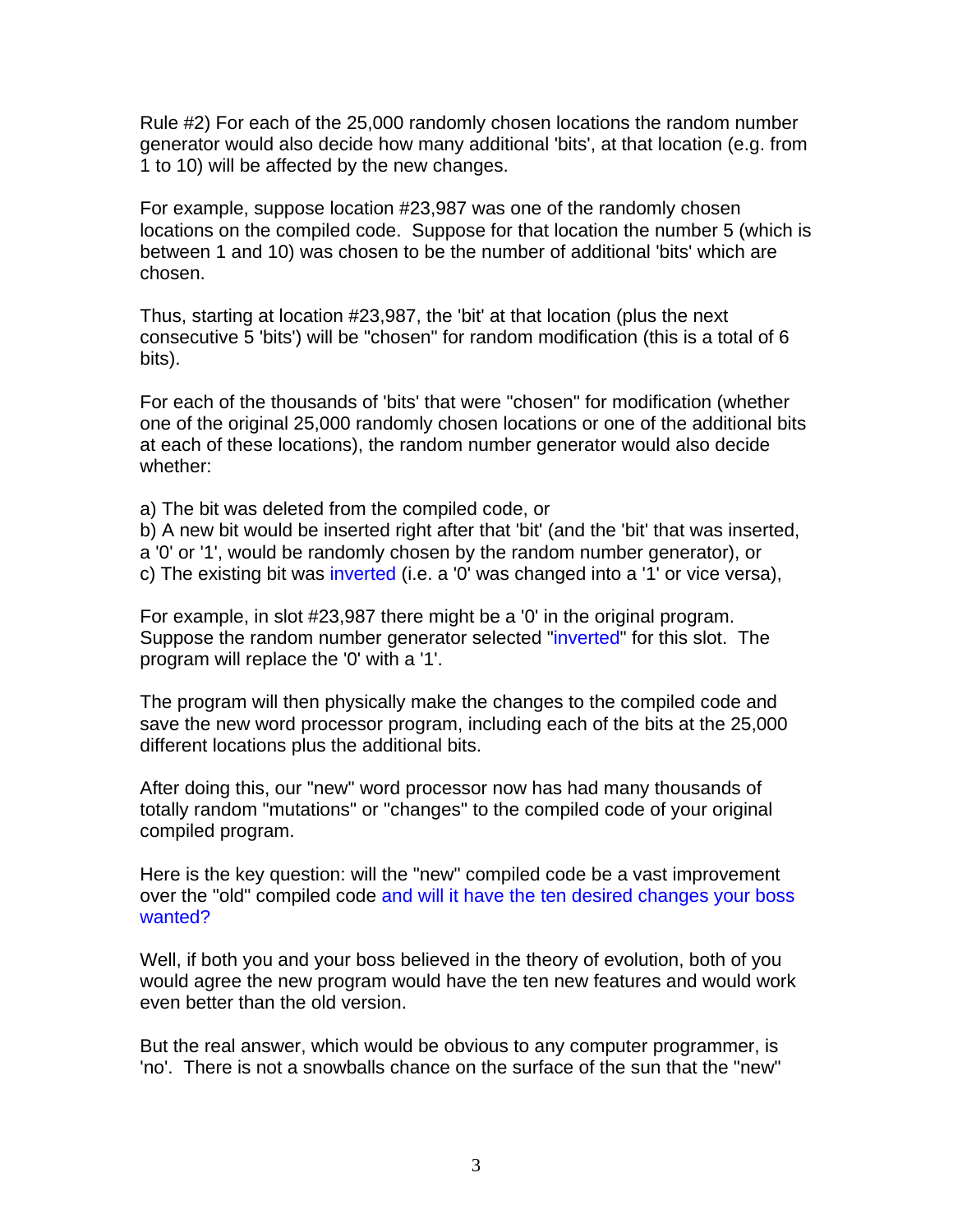compiled code would be an improvement over the old code; nor would it include any of the new features!!

In other words, there is a 100% chance that the program had zero new features and a near 100% chance the program would not even run (i.e. execute).

But the key point is this: the new program would *NOT* be an improvement over the old program!! There would be no new features, not even new features that you had not planned!!

Why, you might ask?

Let me explain. Suppose you were to intelligently write the new computer program your boss wanted. Suppose it had all 10 new features.

What are the chances your new compiled code, and the compiled code created by the random number generator, were the same?

The answer is zero. There is no chance the two compiled codes would even remotely be similar.

Let us look at three of the reasons why.

First, is the "location" issue, meaning where will the mutations occur? If you could see where a random number generator selected 10,000 locations on a DNA strand or computer program, you would see that the locations of these mutations will be *fairly evenly spread out* over the entire length of the DNA strand or computer program. That is the nature of randomness.

However, when making sophisticated changes to a computer program, by a human being, the locations of the changes, which are intelligently made, would be *largely clustered* in certain locations.

For example, consider the changes to the compiled code for one of the new features. This section of code would include a large number of changes to at least one small section of the compiled code (where the main section of the new algorithm was located).

But randomness does not cluster changes, it spreads them out evenly.

Second, is the concept of "permutations." Consider this section of new code which you wrote to satisfy your boss (spaces are added to make it easier to read): 00110011 00111100 10101001 11111001 01000001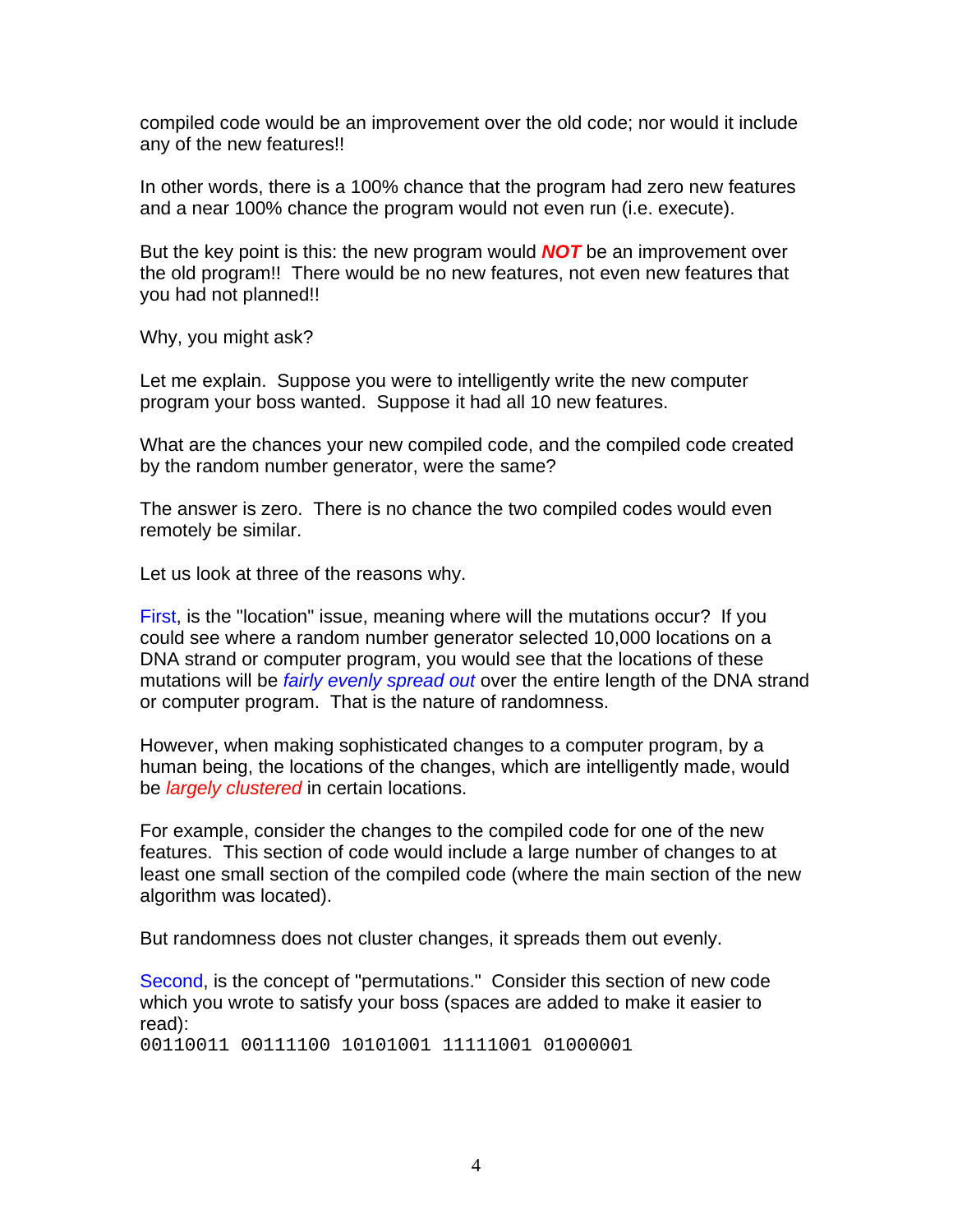Suppose this was a permutation (i.e. a unique ordering of 40 'bits') that **must be** in the new computer program which was not originally in the old program.

What are the odds a random number generator would come up with this exact permutation of 40 bits if it generated 40 random bits? The odds are 1 in 1,099,511,627,776. **That is less than 1 in a trillion!!**

But even this does not take into account that these 40 bits are clustered together and that randomness does not cluster things.

It would take many, many, many billions of attempts of writing a new computer program before you would see this permutation, depending on how large the computer programs were, even if you intentionally clustered these 40 bits!!

Now consider: what if 10 different required permutations, of this length of 40 bits, were required in the same computer program? You would never see 10 such precise permutations in the same computer program if you tried 1,000,000 times a second, 24 hours a day, for a trillion trillion trillion years.

Now consider that the complexity and sophistication of human DNA is far, far greater than any computer program ever written by a human being.

Much of human DNA is like a complex computer program. Requiring 20 consecutive nucleotides (which is the statistical equivalent of 40 computer 'bits') to be exact nucleotides would be a common requirement and could be required several times to create an advanced new species (a "child species") from a prior advanced old species (a "parent species").

For example, genes are sections of DNA code which require very precise sequences of codes. And this code is largely clustered together. Genes are what make proteins. Proteins must fit together very precisely when they are used to create a "protein structure." There is very little, if any, margin for error.

But randomness could never create such sophisticated changes to DNA, nor would the changes be clustered.

Third, there is intelligence in computer programs when they are written by human beings. We saw a very small example of graphically visualizing intelligence above, but it is obvious that intelligence is not going to be generated by a random number generator. We also saw that in the above bar charts.

Try writing a new computer program, from scratch, with a random number generator, and then see if your new computer program does something intelligent? It will never happen.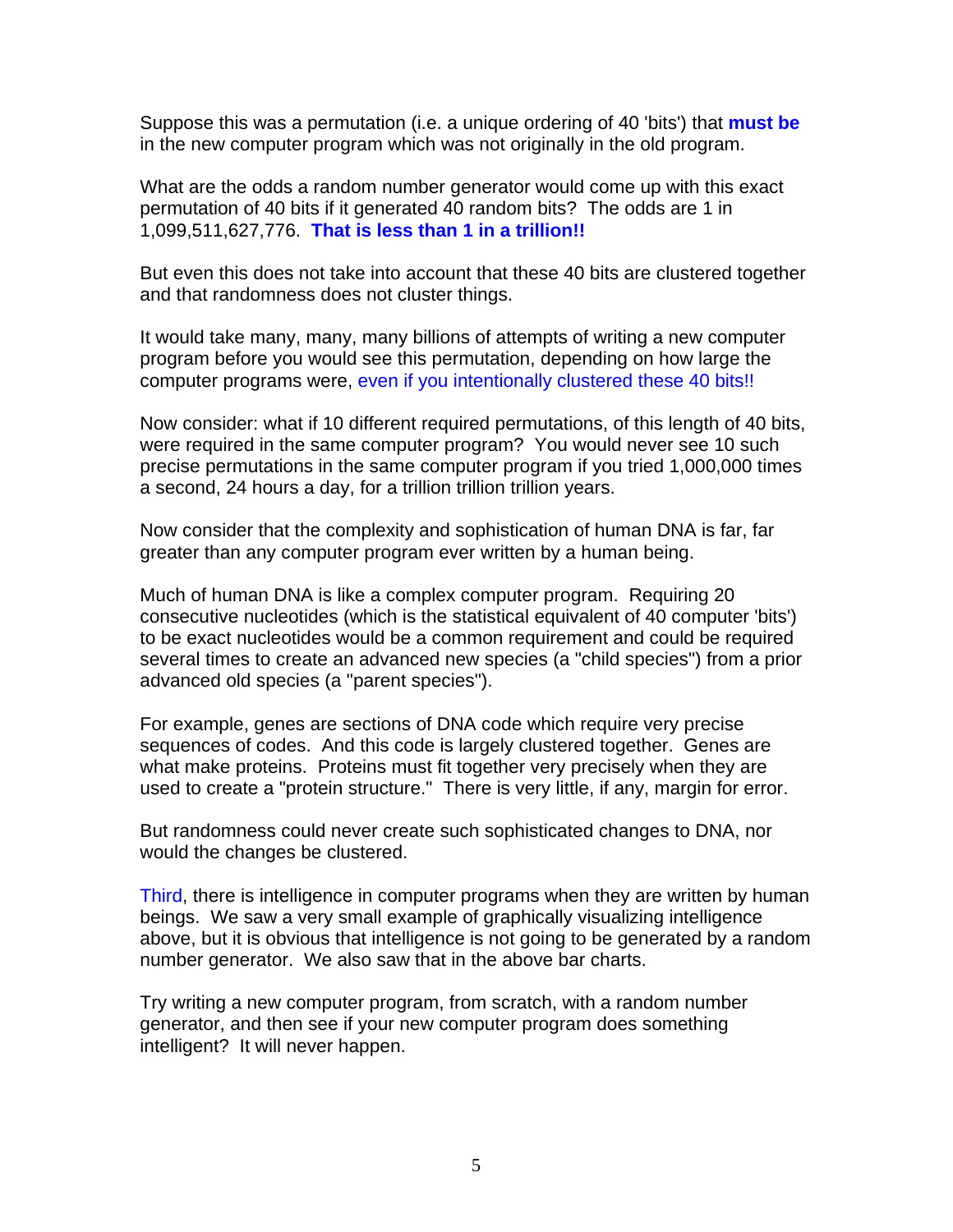#### **The Point**

Evolution claims that zero intelligence directed evolution. This means that changes to the DNA of a "parent species" had to be randomly made to create a "child species." The "locations" of the mutations (i.e. where on the DNA is the change) and what was done at those "locations" had to be totally random.

Also, with evolution, any "child species" that survives is always assumed to be a superior species to its "parent species," which is nonsense when you assume the changes to the DNA of the "parent species" were randomly done!! It is impossible the "child species" could even survive, much less be superior to its "parent species."

But if randomly modifying a computer program, which is far simpler than DNA, cannot create a superior computer program; and if DNA is many times more complex and sophisticated than any computer program; how could randomness create a new and improved species?! It can't. And that is the point!!

To say that random mutations to DNA (including random locations and random changes) could create a new species is far beyond ludicrous. And to say it has happened millions of times on this planet, in a mere few million years, **with few or no errors**, is absurdity beyond comprehension.

Actually, in your personal life you already know that the theory of evolution is nonsense.

For example, suppose someone at work walked up to you and handed you a CD with a new version of a software program your company makes.

You would immediately think that highly trained computer programmers in your company made the updated version of the program.

You certainly would NOT think that someone took the prior version of the old source code or old compiled code and applied a random number generator to the old source code or old executable code to make the changes!!!

As another example, if the programmer claimed the new version of the software was "programmed" by a random number generator; you would give them the "glare" of sarcasm to make it clear you knew the person was playing a practical joke on you.

But evolutionists think that the millions of unique species on this planet (including the "first living cell') all came to exist essentially by a random number generator (i.e. "evolution") randomly mixing up the DNA of a new or previously existing species!!